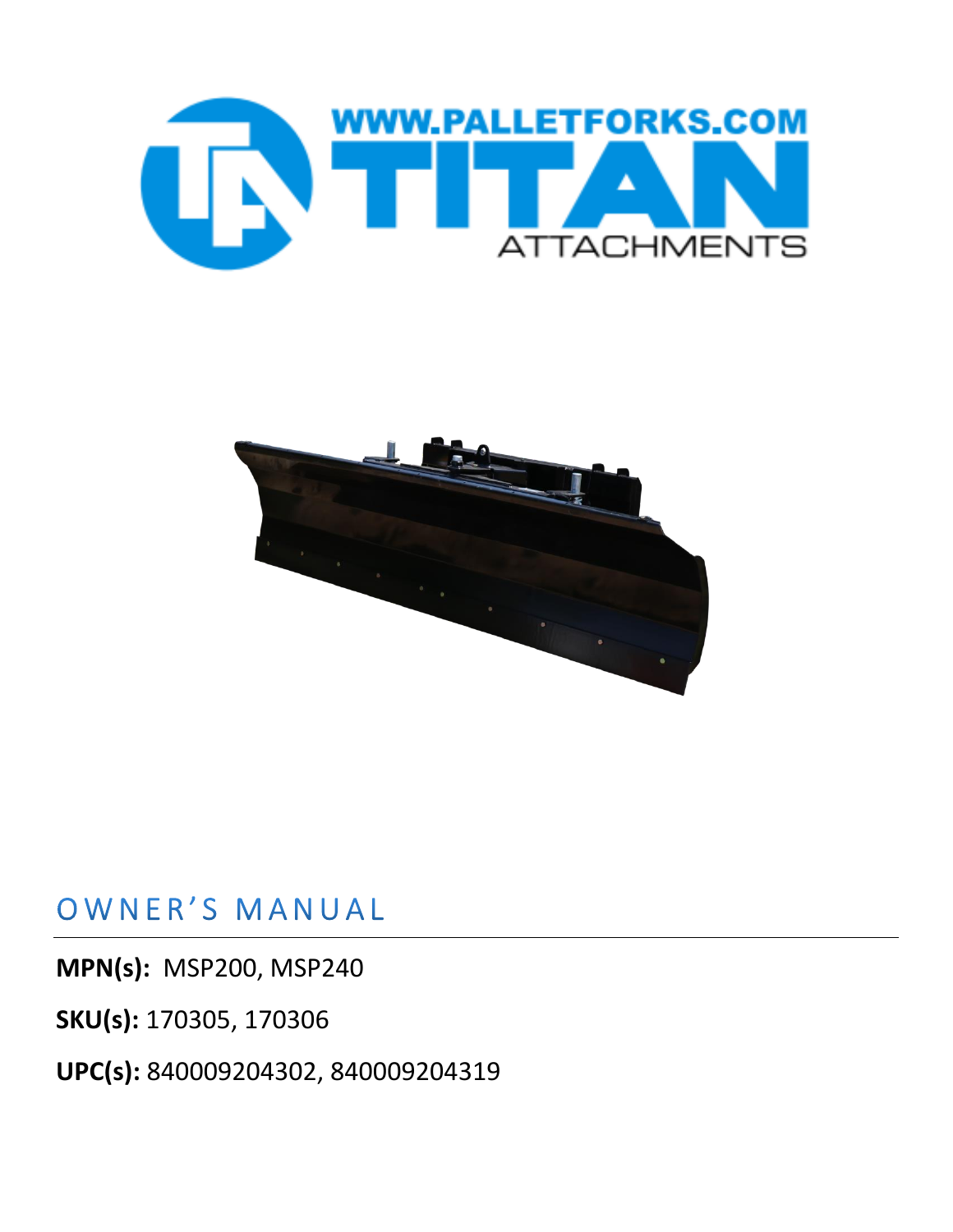PARTS DIAGRAM / EXPLODED VIEW



| <b>REF</b>     | <b>PART NUMBER</b> | <b>DESCRIPTION</b>                         |
|----------------|--------------------|--------------------------------------------|
| 1              | SBE***.011         | SBE*** Main blade weldment                 |
| 2              | SBA180.012         | Long support weldment                      |
| 3              | SBA180.013         | Connection frame weldment                  |
| $\overline{4}$ | SBE180.014E        | <b>Mounting Bracket weldment</b>           |
| 5              | GB/T5782-2000      | Bolt M16x60                                |
| 6              | GB/T97.1-2002      | Plain washer 16                            |
| $\overline{7}$ | GB/T889.1-2000     | Self-lock nut M16                          |
| 8              | SBE***.101         | SBE*** Fixing deck(only for Rubber blade)  |
| 9              | SBE***.102         | SBE*** Steel blade (Rubber blade optional) |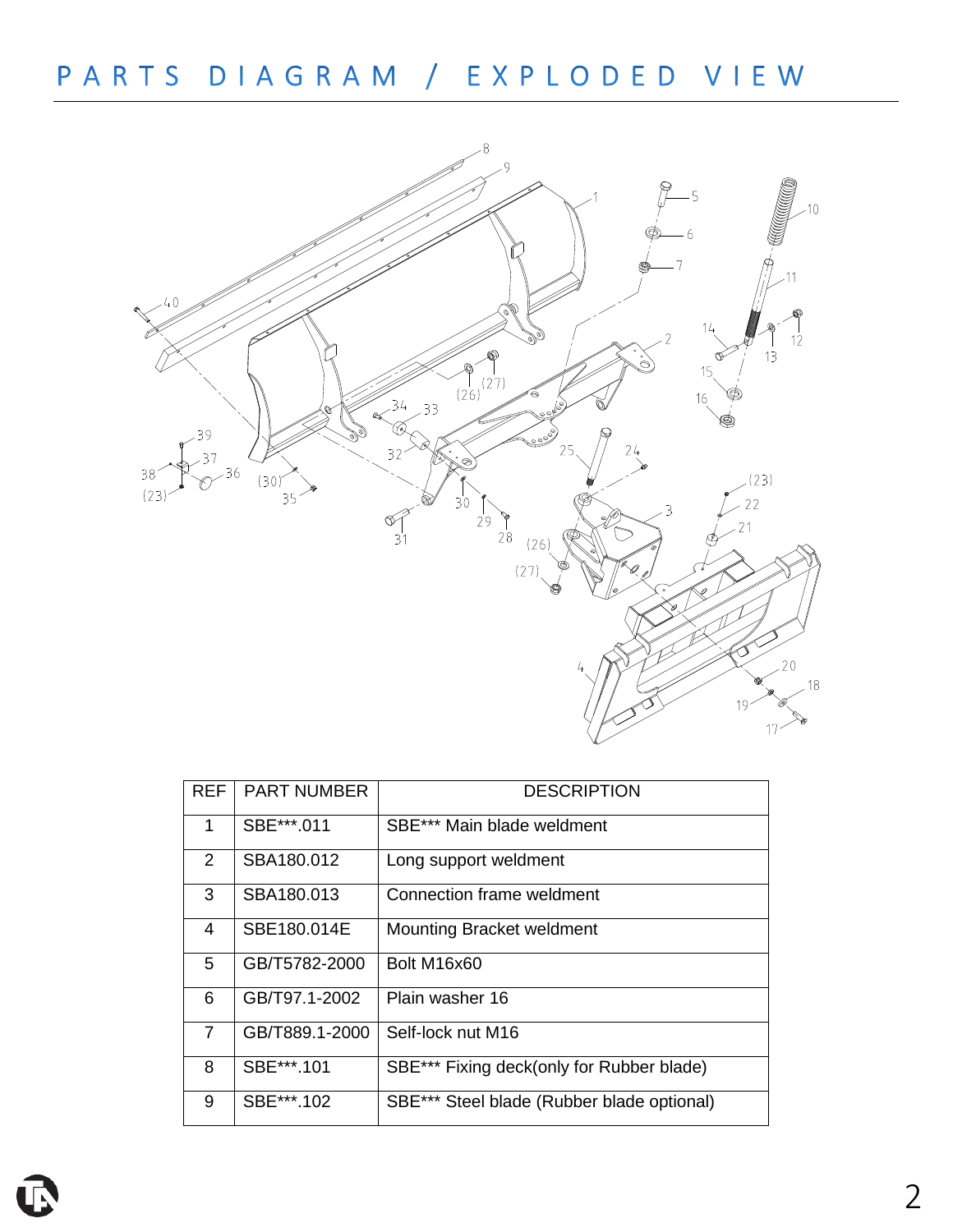| 10 | SBE180.105     | Spring                     |
|----|----------------|----------------------------|
| 11 | SBE180.104     | Shaft axle of spring       |
| 12 | GB/T5782-2000  | Bolt M20x85                |
| 13 | GB/T97.1-2002  | Plain washer 20            |
| 14 | GB/T889.1-2000 | Self-lock nut M20          |
| 15 | SBE180.103     | Spring pad                 |
| 16 | GB/T6173-2000  | Thin nut M36x3             |
| 17 | GB/T70.3-2000  | Sunk head bolt M16x60      |
| 18 | SBE180.117     | Small block                |
| 19 | GB/T6172.1-00  | Thin nut M16               |
| 20 | GB/T889.1-2000 | Self lock nut M16          |
| 21 | SBE180.112     | Bolt rubber pad            |
| 22 | GB/T97.1-2002  | Plain washer 8             |
| 23 | GB/T889.1-2000 | Self-lock nut M8           |
| 24 | JB/T7940.1-00  | Oil cup M6                 |
| 25 | SBE180.018     | Rotation pin               |
| 26 | GB/T97.1-2002  | Plain washer 24            |
| 27 | GB/T889.1-2000 | Self-lock nut M24          |
| 28 | GB/T5782-2000  | Bolt M12x25                |
| 29 | GB/T93-2002    | Spring washer 12           |
| 30 | GB/T97.1-2002  | Plain washer 12            |
| 31 | GB/T5782-2000  | Bolt M24x90                |
| 32 | SBE180.115     | Pole                       |
| 33 | SBE180.116     | Rubber block               |
| 34 | GB/T70.3-2000  | Sunk head bolt M12x30      |
| 35 | GB/T889.1-2000 | Self-lock M12              |
| 36 | SBE180.106     | Mounted plate of reflector |
| 37 | SBE180.107     | Reflector plate            |
| 38 | GB/T6170-2000  | Nut M5                     |
| 39 | GB/T5782-2000  | Bolt M8x16                 |
| 40 | GB/T5782-2000  | Bolt M12x70                |
|    |                |                            |

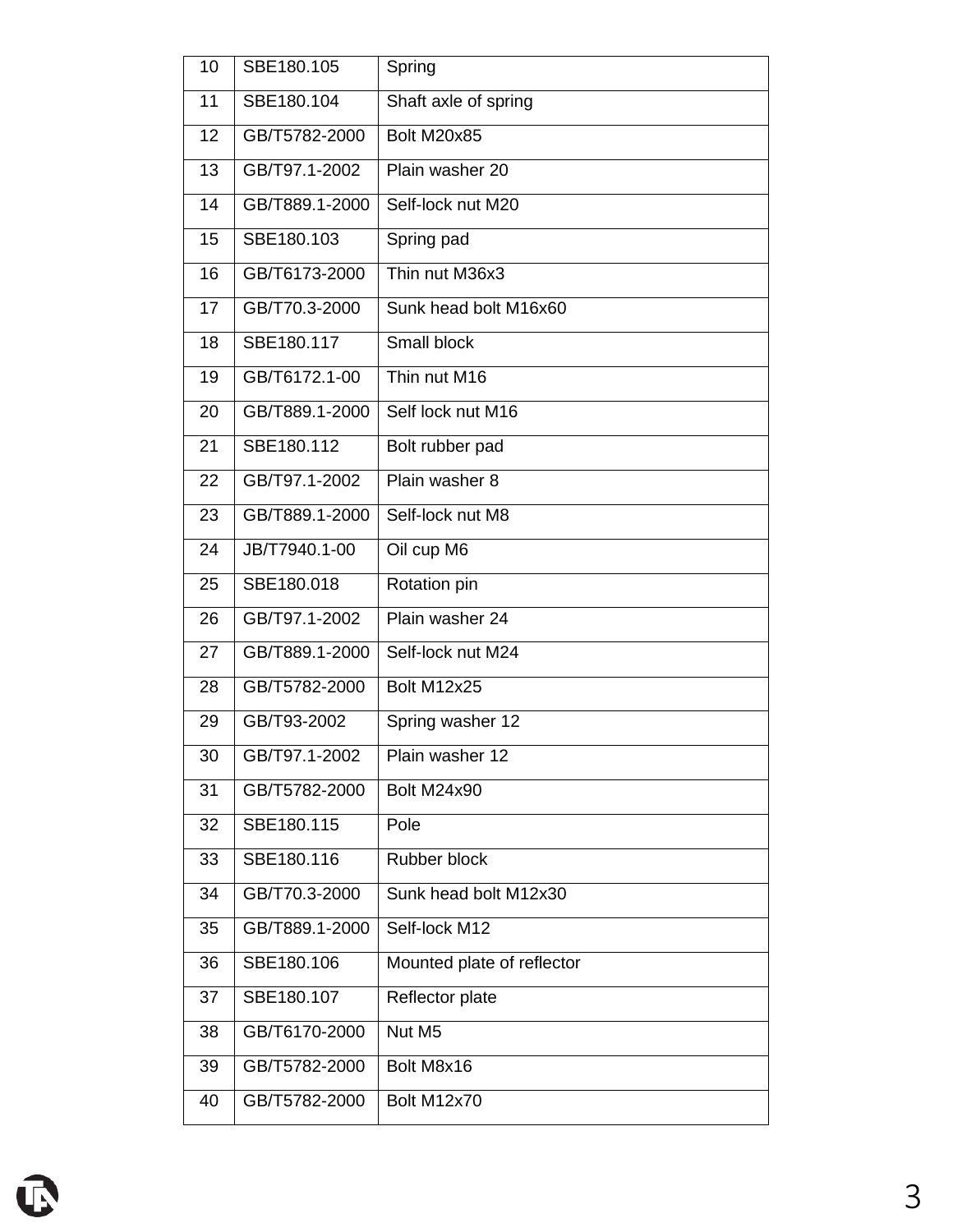### ASSEMBLY INSTRUCTIONS

- 1. Read the operation manual carefully before unpacking and assembling the manual snow blade.
- 2. This snow blade is almost completely assembled before packing. There is only 1 snow blade body inside the package.
- 3. Get the snow blade out. Turn around to re-install the support pole(both sides) prior to use.



4. Tighten all the bolts and connect the snow blade to skid steer.